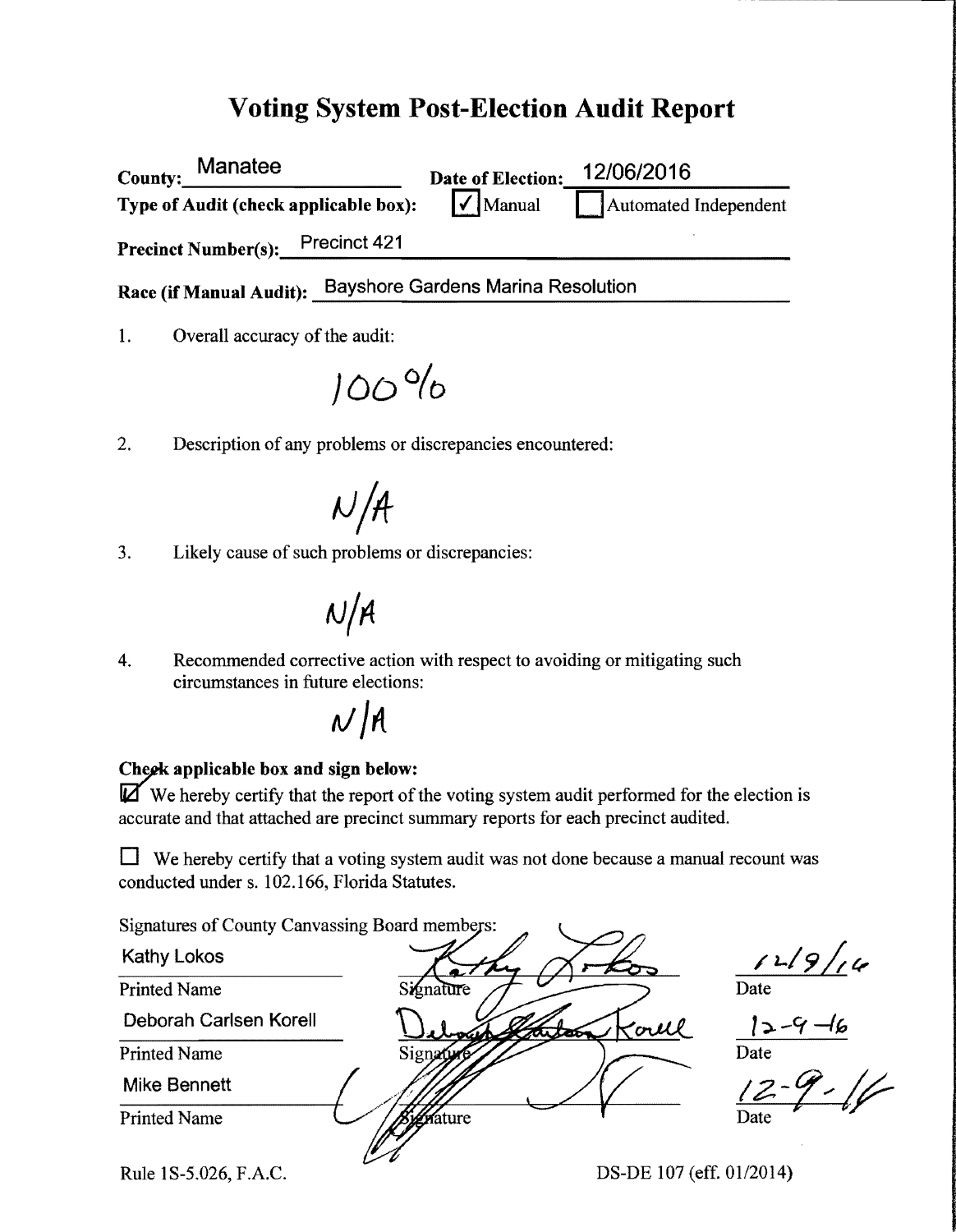## **Precinct Summary for Manual Audit**

Race Audited: Bayshore Gardens Marina Resolution

Precinct Number: Precinct 421

| Candidate Name or Issue Choice        | Voting System<br>Total | Manual Public<br><b>Tally Total</b> | Difference $(+ or -)$      |
|---------------------------------------|------------------------|-------------------------------------|----------------------------|
| Yes to approve capital expenditure    | 226                    | $\overline{226}$                    | $\boldsymbol{\mathcal{P}}$ |
| No do not approve capital expenditure | 132                    | 32                                  |                            |
|                                       |                        |                                     |                            |
|                                       |                        |                                     |                            |
|                                       |                        |                                     |                            |
|                                       |                        |                                     |                            |
|                                       |                        |                                     |                            |
|                                       |                        |                                     |                            |
|                                       |                        |                                     |                            |
|                                       |                        |                                     |                            |
|                                       |                        |                                     |                            |
|                                       |                        |                                     |                            |
|                                       |                        |                                     |                            |
|                                       |                        |                                     |                            |
|                                       |                        |                                     |                            |
|                                       |                        |                                     |                            |
|                                       |                        |                                     |                            |
|                                       |                        |                                     |                            |
|                                       |                        |                                     |                            |
|                                       |                        |                                     |                            |
|                                       |                        |                                     |                            |

| Number of ballots overvoted:   |  |
|--------------------------------|--|
| Number of ballots undervoted:  |  |
| Number of indeterminate votes: |  |

(Attach a separate Precinct Summary for each precinct audited.)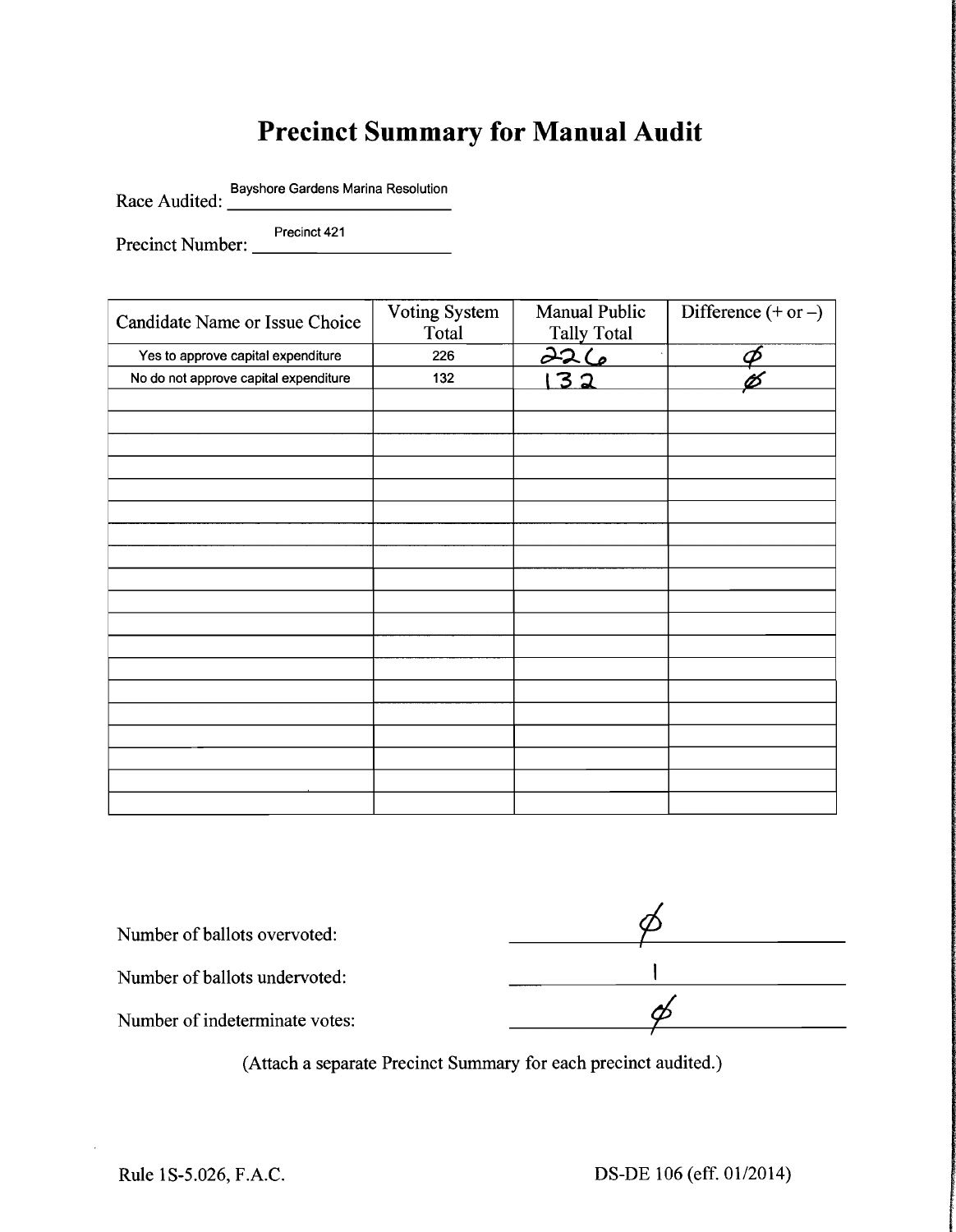#### **Manual Audit Team Worksheet** for Marksense Ballots Manatee County: Date of Election: 12/06/2016  $\boxtimes$  \*Check box if provisional ballots are included in Early Voting and Election Day ballots, instead of being reported separately. 421 **Precinct Number:**  $\Box$  Check box if race permitted more than 1 vote.) Indicate here the "Vote for no more than" number:

|                                       | <b>The Contract of Seconds</b> | <b>Collective</b><br>$\frac{1}{\sqrt{2}}\frac{d\phi}{d\phi}$ |               |                   |        |
|---------------------------------------|--------------------------------|--------------------------------------------------------------|---------------|-------------------|--------|
| <b>Candidate or Issue</b>             | <b>Early Voting (EV)</b>       | <b>Election Day (ED)</b>                                     | Absentee (AB) | Provisional (PV)* | Totals |
| Yes to approve capital expenditure    |                                | C                                                            | lE            |                   |        |
| No do not approve captial expenditure |                                |                                                              | 74            |                   | 32     |
|                                       |                                |                                                              |               |                   |        |
|                                       |                                |                                                              |               |                   |        |
|                                       |                                |                                                              |               |                   |        |
|                                       | ंग                             |                                                              |               |                   |        |
|                                       |                                |                                                              |               |                   |        |
| <b>Write-in Candidates</b>            |                                |                                                              |               |                   |        |
| <b>Overvotes</b>                      | $\sim$ 56                      |                                                              | سيتتم         |                   |        |
| <b>Undervotes</b>                     |                                |                                                              |               |                   |        |
| ( <i>i.e.</i> , blank votes)          |                                |                                                              |               |                   |        |
| <b>Indeterminate Votes</b>            |                                |                                                              |               |                   |        |

**Audit Team Members:** 

Printed Name

Tones  $\zeta_{\mathcal{G}}$  ,  $\zeta_{\mathcal{U}}$ 

**Printed Name** Rule 1S-5.026, F.A.C.

Signature Signature

 $7/7016$ 

 $\overline{\text{Date}}$ 

Date DS-DE 105B (eff. 01/2014)